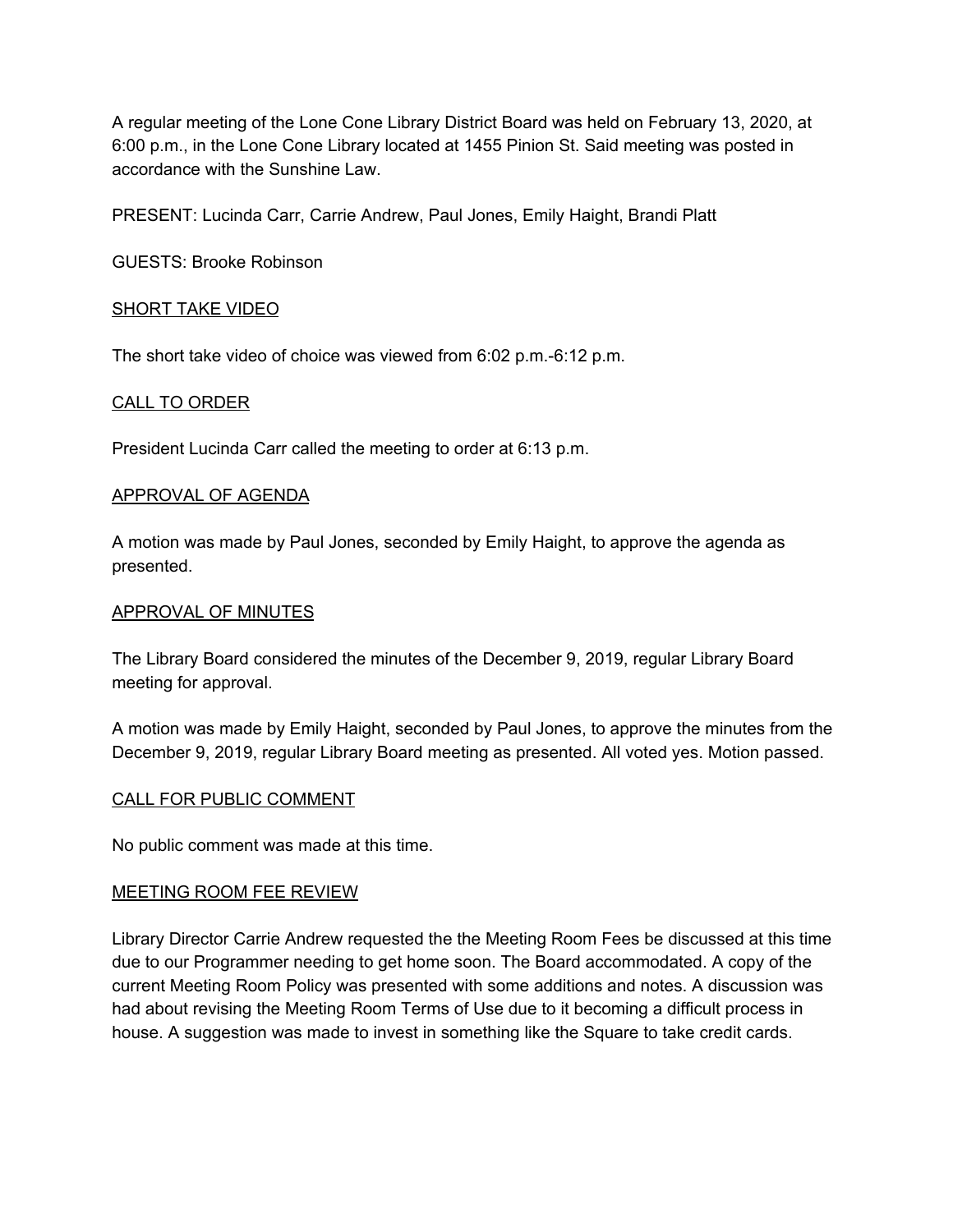Library District Board Meeting February 13, 2020 Page 2 of 3

A motion was made by Paul Jones, seconded by Emily Haight, to approve the additions to the Meeting Room Policy and to update a specific section of wording to read: A security deposit of \$100 is required for the use of the Multi-purpose Rooms at the discretion of the Director. All voted yes. Motion passed.

# MONTHLY BUDGET REVIEWS

It was noted that Financial Policy needs to be added. It was reported that our State Grant has increased from \$4000 to \$5000 this year. It was noted that there is currently an embargo with McMillan and until it is settled, a lot of our favorite books may not be accessible on any library online source.

# MONTHLY REPORTS Q&A

It was noted that we are starting back up with some of our teen and adult programs. We have started a family game night and a book club.

It was noted that we are going to advertise for a substitute position.

It was reported that the CLiC Spring Workshop is going to be held on March 19 and 20 in Grand Junction. An email of the schedule of events will be mailed out to the Board so they can register if there are any they would like to attend.

# DIRECTOR'S REPORT

Library Director Carrie Andrew reported that the report is included in the packet and there isn't anything that needs to be discussed.

# BOARD MEMBER REPORTS

Board President Lucinda Carr passed out a packet to the rest of the Board for them to read on their own time.

A succession plan was discussed. Board President Lucinda Carr has committed to the Board until December of 2022, but would like to have someone ready to do a smooth transition.

A discussion was had about being flexible with the meeting dates. From this discussion, the March meeting has been moved to March 16th and the April meeting has been moved to April 22nd.